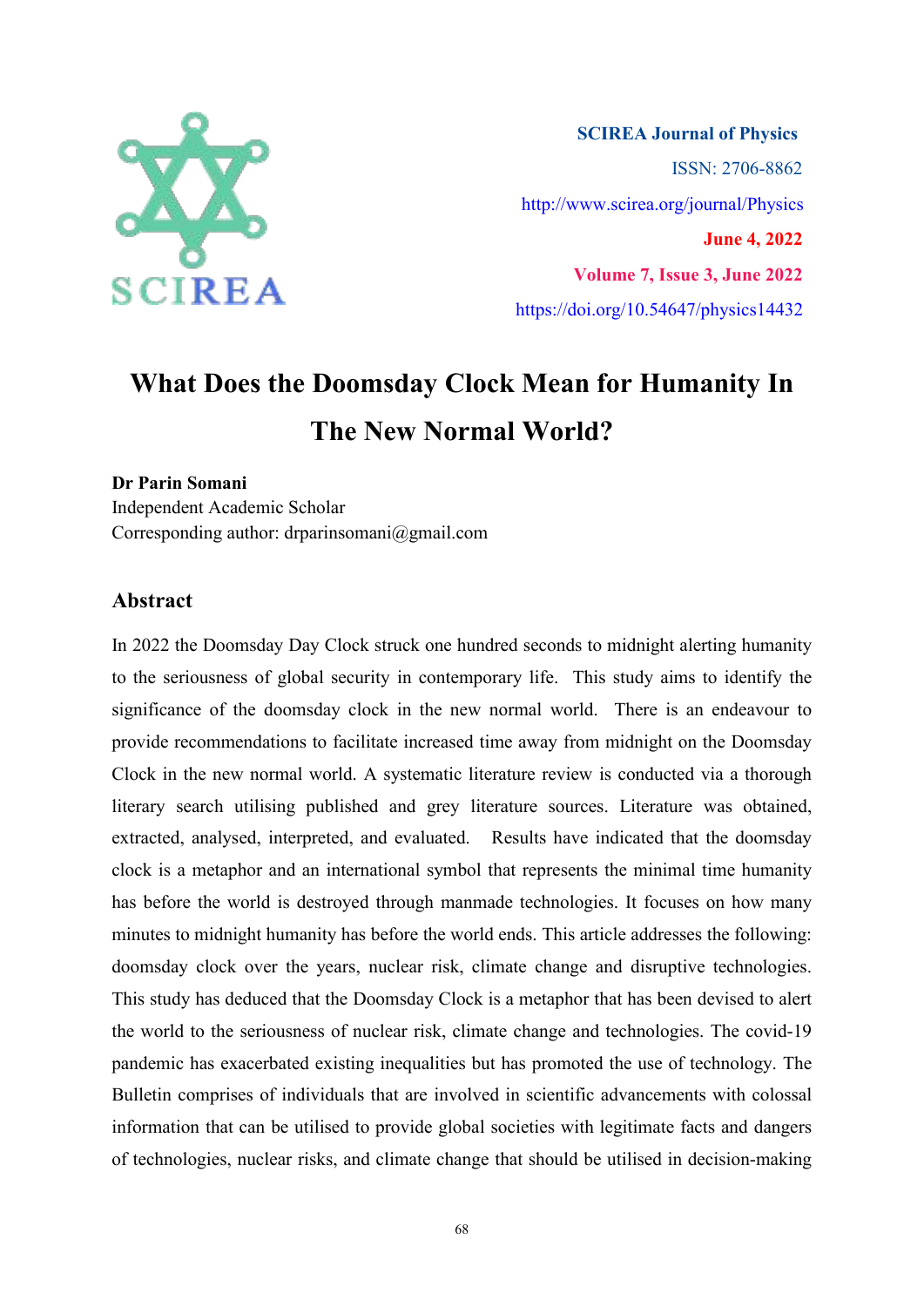processes. The need for diversity and understanding the political processes within multiple countries and the impact of science on national and international societies is vital in the new normal.

**Keywords:** Doomsday Clock, New normal, Climate change, Technology, Nuclear risk

# **Introduction**

The Doomsday Clock was founded in 1947 by the Bulletin of the Atomic Scientists which originated in 1945 by "Albert Einstein, J. Robert Oppenheimer, Eugene Rabinowitch and University of Chicago scientists who helped develop the first atomic weapons in the Manhattan Project" (Yue, 2022) . Currently, the Bulletin comprises of leading scientists, policy makers and members of the public who are concerned with "nuclear weapons and disarmament, climate change, growing energy demands, and disruptive technologies" (Taylor & Francis, 2022). It relates to challenges pertaining to increased technological advancements that affect global security and impose negative humanitarian consequences. The Doomsday Clock initially emerged on the front cover of the Bulletin's magazine as it underwent a transition from a newspaper to a magazine and has become an international symbol conveying how close humanity isto destroying itself.

Initially the Doomsday Clock commenced at 11.53pm and has continuously altered with increasing and decreasing times, dependent on the transformation of global occurrences (Brazil, 2020) . Every year the Doomsday Clock is re-set and provides a foundation for global politicians, commentators, and policymakers to amend their strategies. Historically, the Doomsday Clock was initiated due to growing concerns post-second World War, promoted by a community of physicists who were dwelling upon the societal consequences of their work. The physicists and engineers had developed atomic bombs that were utilised in the 1945 bombings of Hiroshima and Nagasaki, hence attaining devastating consequences (Burr, 2020) . Initially the Bulletin of Atomic Scientists was devised to as a platform to engage scientists in discussing political challenges. This further evolved to identifying dangers of modern science which could be discusses and communicated to societies through the Doomsday Clock. The image of seven minutes to midnight was created by a nuclear physicist's wife Martyl Langsdorf, which then altered over time by Rabinowitch who a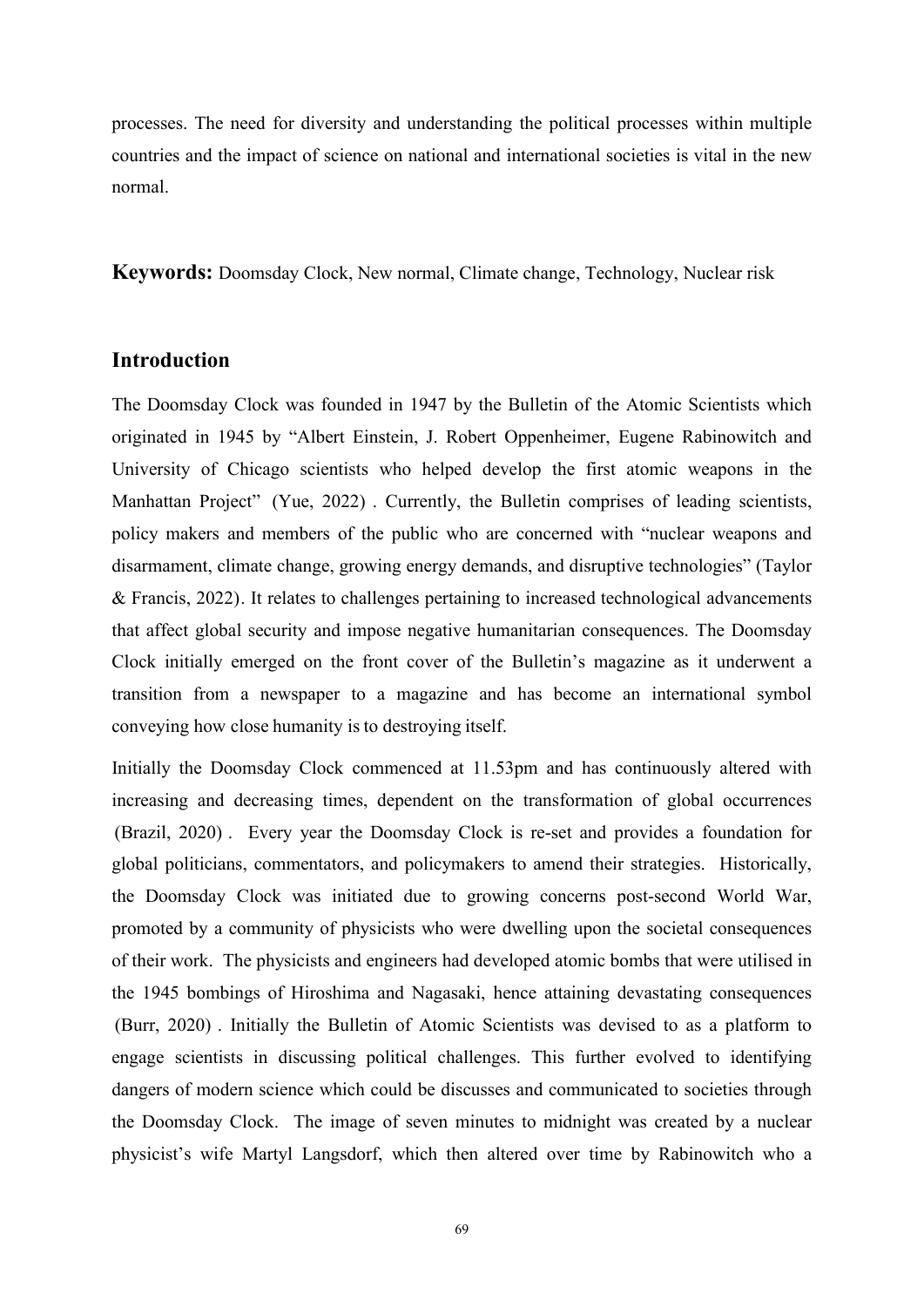biophysicist renowned for the work he carried out in the field of nuclear energy and photosynthesis, after which the Bulletin's security board and board of sponsors assumed responsibility (Board, 2020). It consists of thirteen Nobel laureates comprising of theoretical physicists, astronomers, and particle theorists, in contrast the science and security board consist of nineteen members. Physicists involved in The Bulletin have knowledge relating to nuclear weapons, reactors and individuals in government that have participated in negotiations which has a strong political dimension. The coronavirus (covid-19) pandemic has added another dimension to the Doomsday Clock as it gravitated to one hundred seconds to midnight on January 23<sup>rd</sup>, 2020, due to the urgent action required to deal with the catastrophic coronavirus (covid-19) pandemic consequences on global civilisations (Somani, Information Technology Challenges Faced during the Covid-19 Pandemic in Higher Education, 2021) . There was an intention to alarm national and international governing bodies to functionally deal with current global threats. The covid-19 pandemic has highlighted the importance of governance in both national and international response to pandemics and the prevention of global health catastrophise. Governing body competence can impact the number of human lives being saved and prevent future crisis, despite being subjected to nuclear, biological or climatic challenges.

#### *Objectives*

This study aims to identify the significance of the doomsday clock in the new normal world. There is an endeavour to provide recommendations to facilitate increased time away from midnight on the Doomsday Clock in the new normal world.

#### **Materials and Methods**

A systematic literature review is conducted via a thorough literary search utilising published and grey literature sources. Literature was obtained, extracted, analysed, interpreted, and evaluated. Electronic and manual databases are searched using the following keywords: 'Doomsday Clock', 'New normal world' 'Climate change' 'Technology' 'Nuclear risk'. Several literature sources have been identified resulting in the development of the following exclusion criteria was devised:

- Literature unrelated to the Doomsday Clock are omitted
- Literature in languages other than English are not used
- Literature providing insufficient information within their approach have been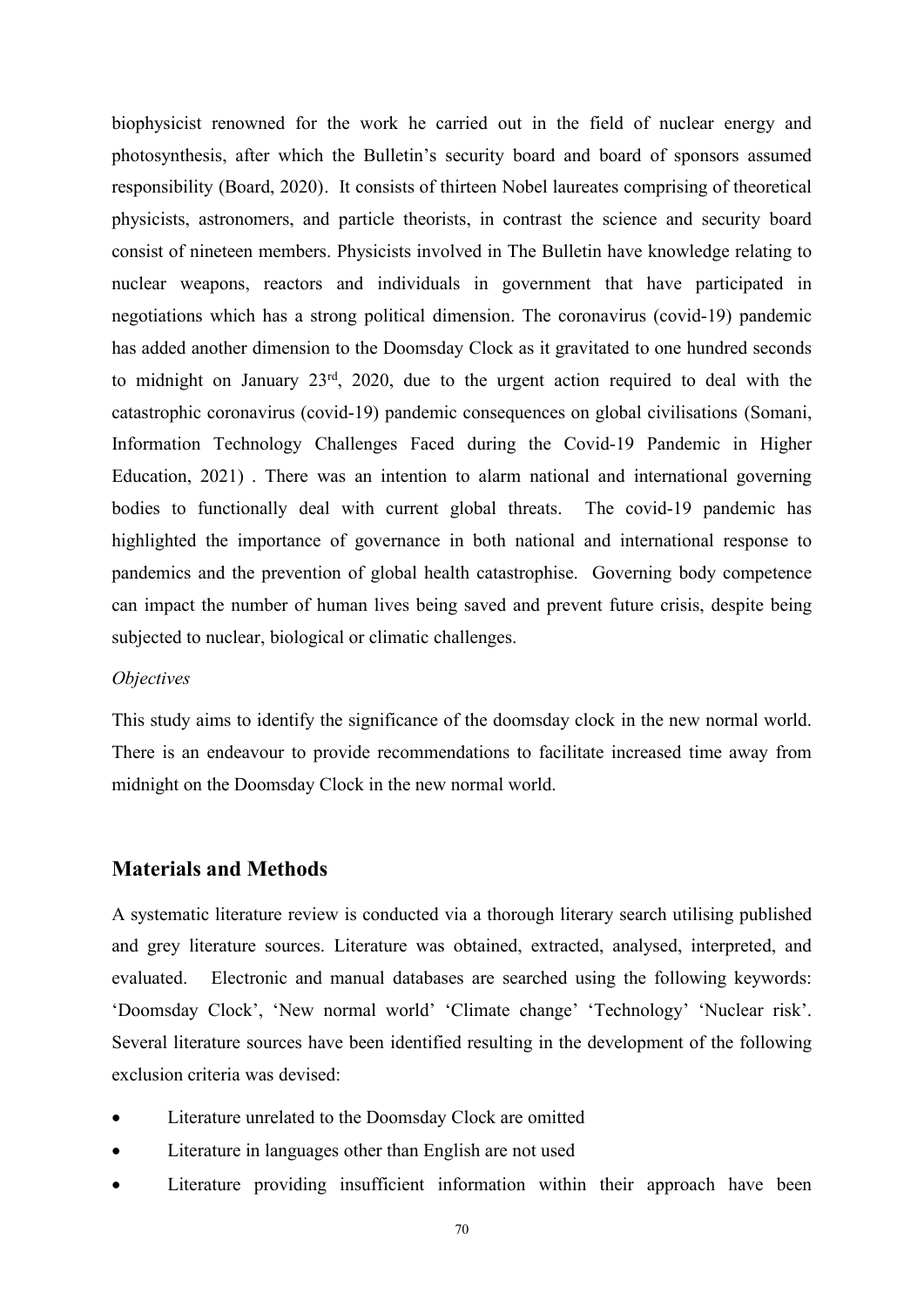excluded

A total of twenty-two literature sources arere identified. Upon further analysis two literature sources are duplicated and as a result were omitted from the study. After reading the abstracts and introductions two literature sources are disregarded. This has left eighteen literary sources for further investigation. Upon completion of full literature analysis, two have a lack of implementation details hence excluded from the study. Therefore, a total of sixteen literary sources met the overall criteria and were used as primary sources within this study.

## **Results and Discussion**

The doomsday clock has become an international symbol of the world's vulnerability to catastrophe. This encompasses nuclear weapons, climate change and disruptive technologies (Yue, 2022) . The Doomsday Clock is a symbol of danger, of hope, of caution, and of our responsibility to one another. Results have indicated that the doomsday clock is a metaphor and an international symbol that represents the minimal time humanity has before the world is destroyed through manmade technologies. It focuses on how many minutes to midnight humanity has before the world ends. This article focuses on the doomsday clock over the years, nuclear risk, climate change and disruptive technologies.

#### *Doomsday clock over the years*

The Doomsday Clock was initiated in 1947 after two nuclear attacks on Hiroshima and Nagasaki where it was set at 11.53. This changed to 11.58 in 1952 after the United States of America and the Soviet Union tested Hydrogen bombs. In 1991, after the Soviet Union collapsed and the Strategic Arms Reduction Treaty was signed the Doomsday Clock was set seventeen minutes to midnight, which was the furthest the clock had been set for years. In contrast 1953 saw the closest time set to doomsday as` two minutes to midnight. Similarly in 2018 there was a "breakdown in the international order of nuclear actors" and minimal efforts by humanity to reduce the effects of climate change (Board, 2020). This was exceeded by 2020 when the clock was moved to one-hundred seconds to midnight which was the closest to midnight in approximately seventy-five years and is currently one-hundred seconds to midnight in 2022. The reasons for such change included increased nuclear threats, reduced humanitarian action against climate change, an increase in misinformation promoted through technological advancements and the inability of society to act (Board, 2020) . The world is still at risk of nuclear threats; however, the bulletin's current risk assessment was shaped by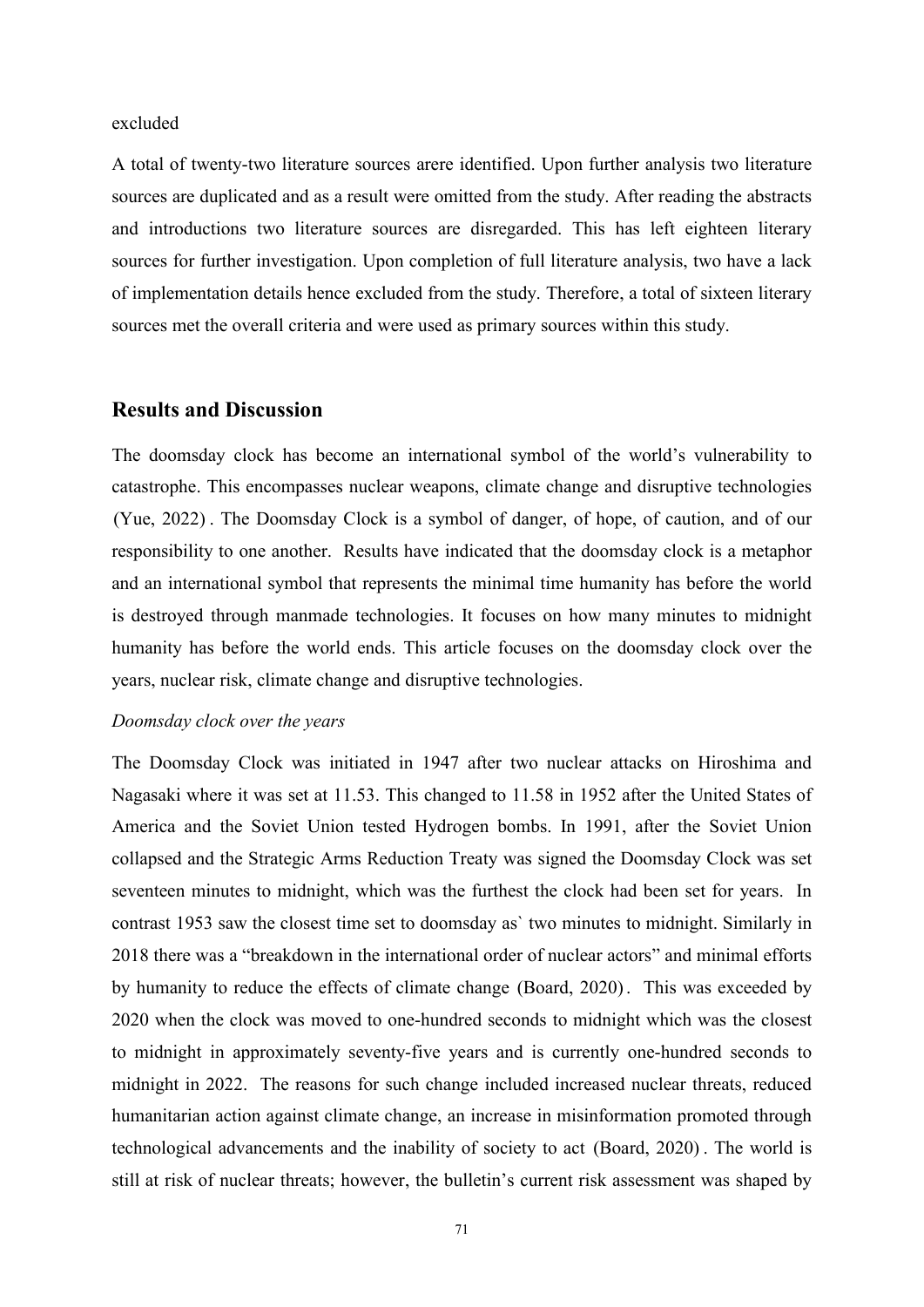the 13900 nuclear warheads, contemporary arsenals, unsuccessful arms control treaties and the Iran's nuclear weapons.

Figure 1 (Brazil, 2020) illustrates the time on the Doomsday clock from the year 1947 which was set at 11.43pm and the alternations through the years in accordance with the nuclear proliferation until the year 2020, however in 2022 the time is still one-hundred seconds to midnight.



Figure 1 (Brazil, 2020)

The Doomsday Clock has changed over the years resulting from rates of climate change, disruptive technologies, and nuclear risk.

#### *Climate change*

In contemporary life human activity contributes to climate change during which the average climate over time is viewed to shift. The Earth's average temperature since the industrial revolution has increased by one degree Celsius and over the last ten years where the Earth has reached a record high. This has contributed towards the warming of ocean and atmosphere, a rise in sea levels and gradual disappearance of ice and snow in parts of the world. Over the past one-hundred and fifty years there have been changes in global temperatures which is illustrated through warming strips by Ed Hawkins in figure 2. Annual global temperatures from the year 1850 to 2017 are recorded, representing temperatures covering  $1.35^{\circ}$ C (Hawkins, 2018). Every stripe present is the representation of a year, and the colour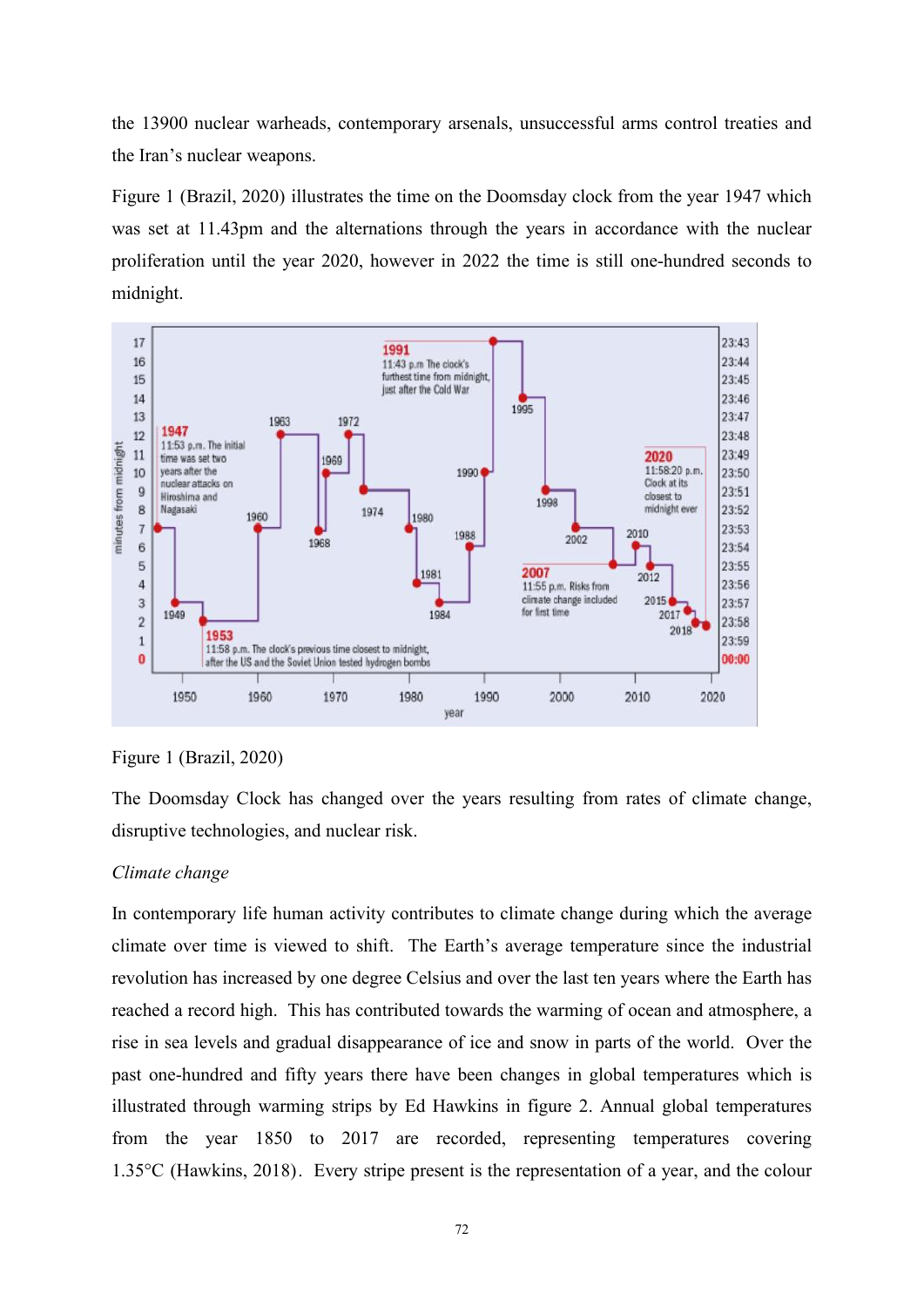is an average representation of the temperature of the year. The blue colour is a representation of colder years while the red stripes are an indication of years that are warmer. Therefore, it is evident how temperatures globally have altered over a time duration.



## Figure 2 (Hawkins, 2018)

The cause of increased global temperatures is due to "human emission of greenhouse gases into the atmosphere" which commenced during the industrial revolution in the 1800s when fossil fuels were originally burnt for heat and electricity. In addition, they were utilised in agriculture and cement production. The inability to eradicate greenhouse gases has been further affected by deforestation (Science, 2020). The consequences of climate risks can have devastating consequences, thus highlighting the importance of timely action. A delay in acting will constitute towards rapid, hasty, and ineffective costly energy transitions, uncontrollable climate impacts in the form of tropical monsoons affecting food production feeding a colossal number of humans. In addition, forest fires, droughts and floods are becoming more frequent which can have an impact upon human health. Particularly as climate change has an impact upon the economy, infrastructure, food security, health, and the biosphere, it is vital that humanity works collectively to implement strategies to reduce the effects of droughts, tropical rainstorms, floods, coastal inundation, or in contrast heatwaves, water shortage. There is a need for a "rapid and deep and in most cases immediate GHG (greenhouse gas) emission reductions in all sectors" (McKenzie, 2022).

During the covid-19 pandemic there has been mandatory use of personal protective equipment (PPE) like masks, gloves and gowns made of plastic. In addition, the lateral flow and Polymerase chain reaction (PCR) tests have been implemented to detect positive covid-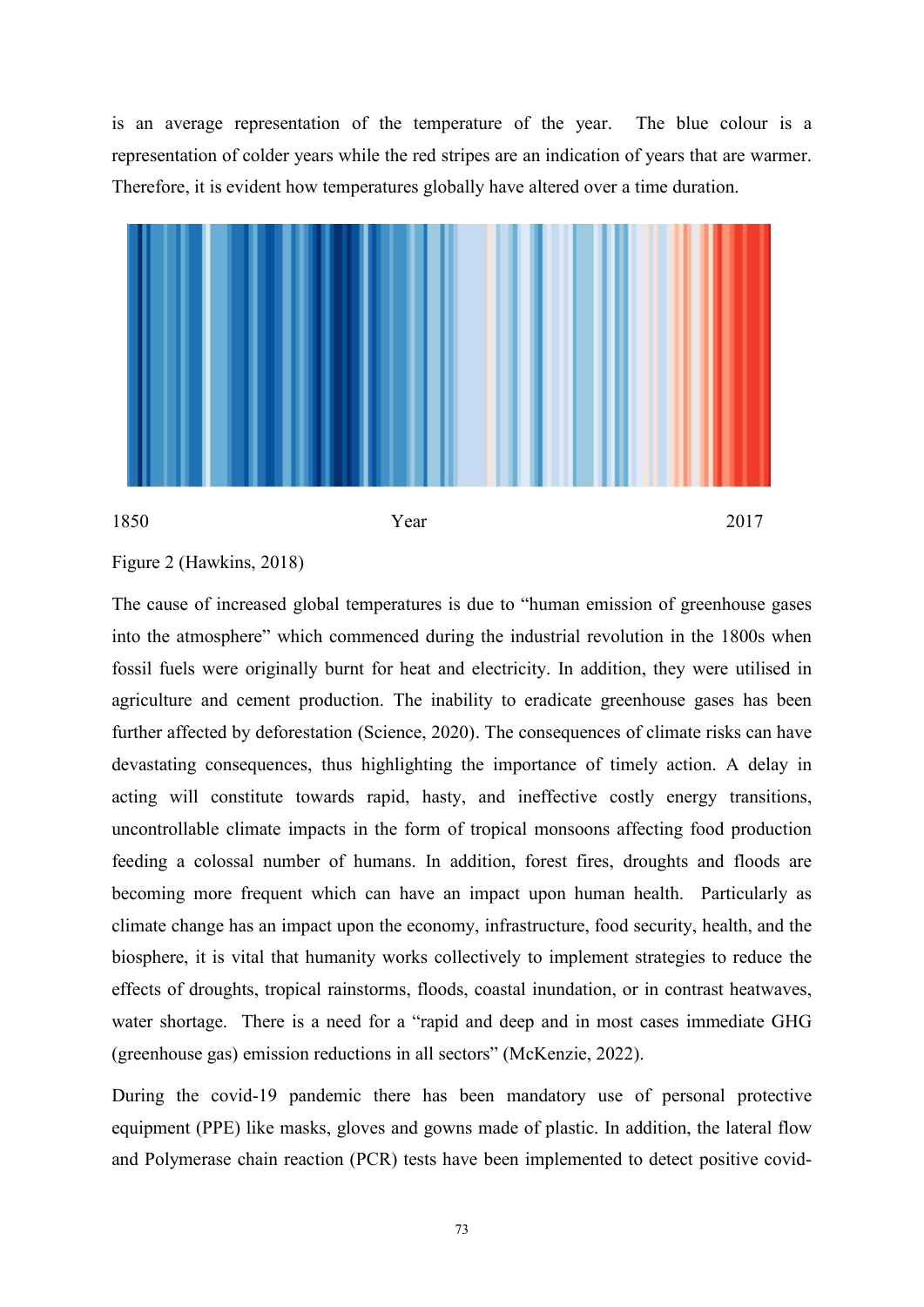19 cases. They were used to comply with appropriate national governing body regulations all of which are viewed to constitute towards a future global threat to humanity. Consequences of the pandemic has highlighted the need to re-evaluate confidence levels in human ability to manage the intensification of climate change and devise legislations to reduce current and future effects.

#### *Disruptive technologies*

The covid-19 pandemic has exacerbated the amount of misinformation, information distortion and manipulation available through technological platforms. In some cases, this has resorted to a reduction in governing body and civic responding to international threats. Facts have been deemed devalued and an irrational approach taken due to inaccurate information. It has become increasingly difficult for individuals to identify information sources that are trustworthy and provide reliable guidance pertaining to the covid-19. This can have a detrimental impact upon human health and survival, particularly when misinformation is endorsed by national governing bodies. Daily events have contributed towards the generation of false nuclear alerts. This has been in the form of telephone switch failures, technological computer chips, the rising moon, and solar storms (Taylor & Francis, 2022). Scientists have been concerned about the effects of technological innovation and threat increase despite improving some human life and safety. It is the secondary effects of these novel technologies that can exacerbate pre-existing challenges constituting towards instability. Nuclear arsenals have been a source of major concern particularly as hypersonic missiles holding nuclear warheads have been developed, despite being devised to deter nuclear force at the outset (Burr, 2020).

Technological developments have improved the quality of life facilitating the management of governmental and business works particularly during the pandemic as lockdown regulations were implemented. Governing body regulations enforced to keep humanity safe resorted to the closure of non-essential businesses, hence individuals used technological platforms to work from remote locations (Somani, 2022). Despite the positive aspects, the adverse effects of technological advancements can be observed through instability in cyberspace and potential businesses emerging from spyware (Sarkar, 2022). In 2020 it has been revealed that "Russian hackers gained access to approximately 18,000 private and government users, acquiring sensitive information from the state, Justice and Defence departments" (Bohen- Meissner, 2021). Technology is also being utilised to create nuclear weapons; therefore, it is necessary to utilised technology for peaceful means.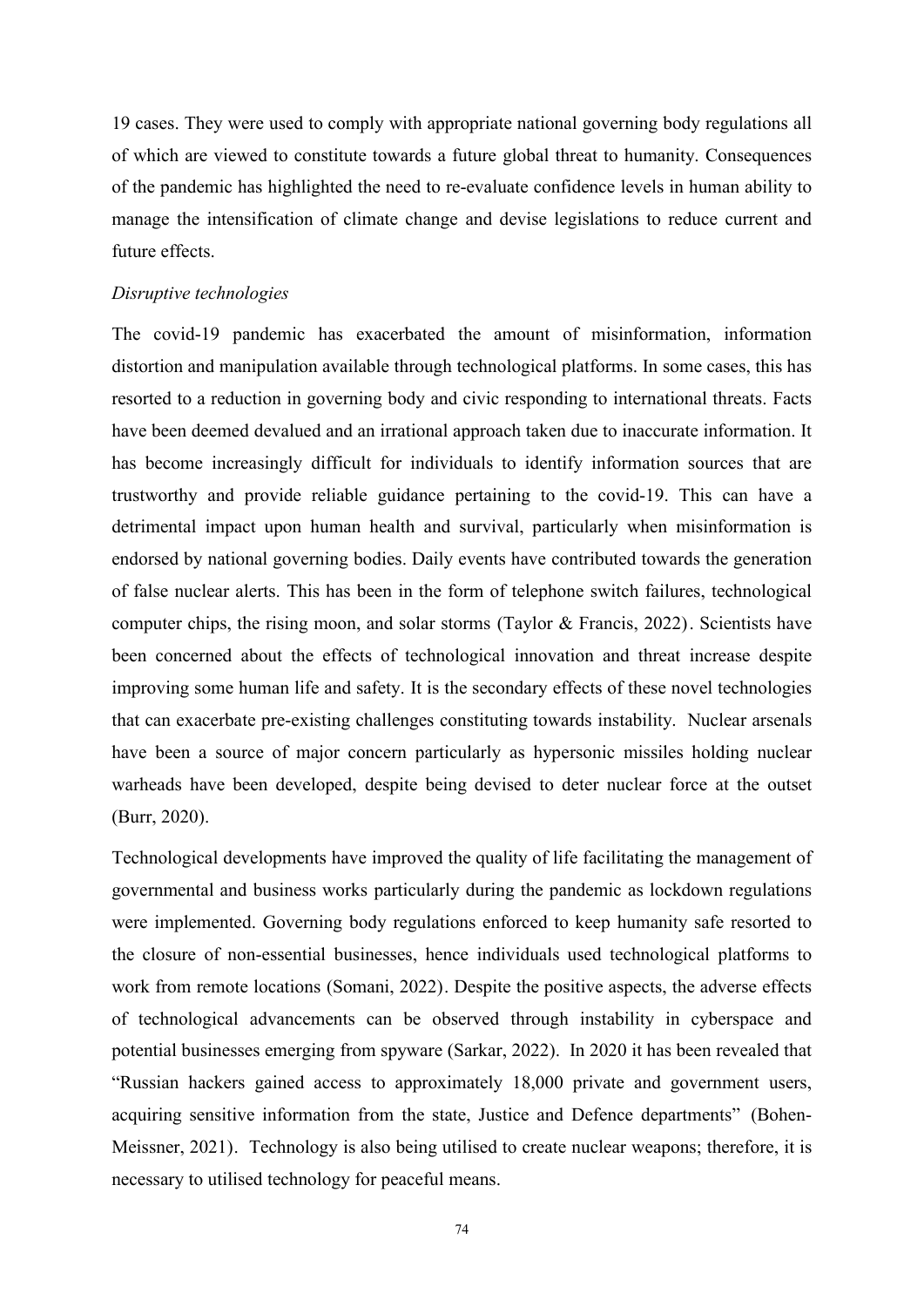Without support and justification from reliable internal and external scientific sources, governing bodies cannot make informed decisions with positive effects. This can be highlighted through the covid-19 pandemic outbreak when information was supressed by the Chinese local officials resulting in the infuriation of central governing bodies, slowing down responses to the pandemic and untimely resulting in an increasing number of cases and deaths (Board, 2020). The covid-19 pandemic has provided numerous lessons through which future existential challenges can be overcome providing humanity with the security. Action taken prior to disasters can reduce challenges of nuclear risks and the detrimental consequences. To ensure sustainability in the future there is a need for leadership globally to be decisive, proactive, think ahead and utilise their critical thinking skills and imagination to prepare for challenges. However, this can be facilitated through scientific analysis administered through a systematic format and global collaboration.

#### *Nuclear risk*

The increasing nuclear risk identified through the current war between Russia and the Ukraine, coupled with the covid-19 has highlighted a global catastrophe which requires the need for a robust infrastructure pertaining to crisis management (Budjeryn, 2022). The vast amount of misinformation has led to inaccurate decisions being made by national governing bodies (Somani, Progressing Organisational Behaviour towards a New Normal, Journal of Economics, Finance and Management Studies) , hence global commitment and cooperation are needed to ensure misinformation is not exacerbated. Governing bodies can learn from occurrences encountered during the covid-19 pandemic to improve their performance and address international existential threats resulting from nuclear weapons and climate change. The leadership collaboration between China, United States of America, and Russia to control arms to attain strategic stability will facilitate future upheaval post-pandemic (Board, 2020). A global nuclear crisis will have rapid detrimental consequences resulting in immense uncertainty with a devastating outcome (Brazil, 2020). The technological infrastructure that is regularly utilised in daily life within transportation, communications and logistics would be demolished within a nuclear exchange creating a grave impact on the decision-making processes. Nations need to understand the uncontrollable and unpredictable effects on humanity and the world due to the outbreak of a nuclear war, hence all risks are required to be eliminated. A recent example of nuclear risk is evident through the Russian invasion of the Ukraine which highlights the dangers that are very genuine in contemporary life (Kuta, 2022).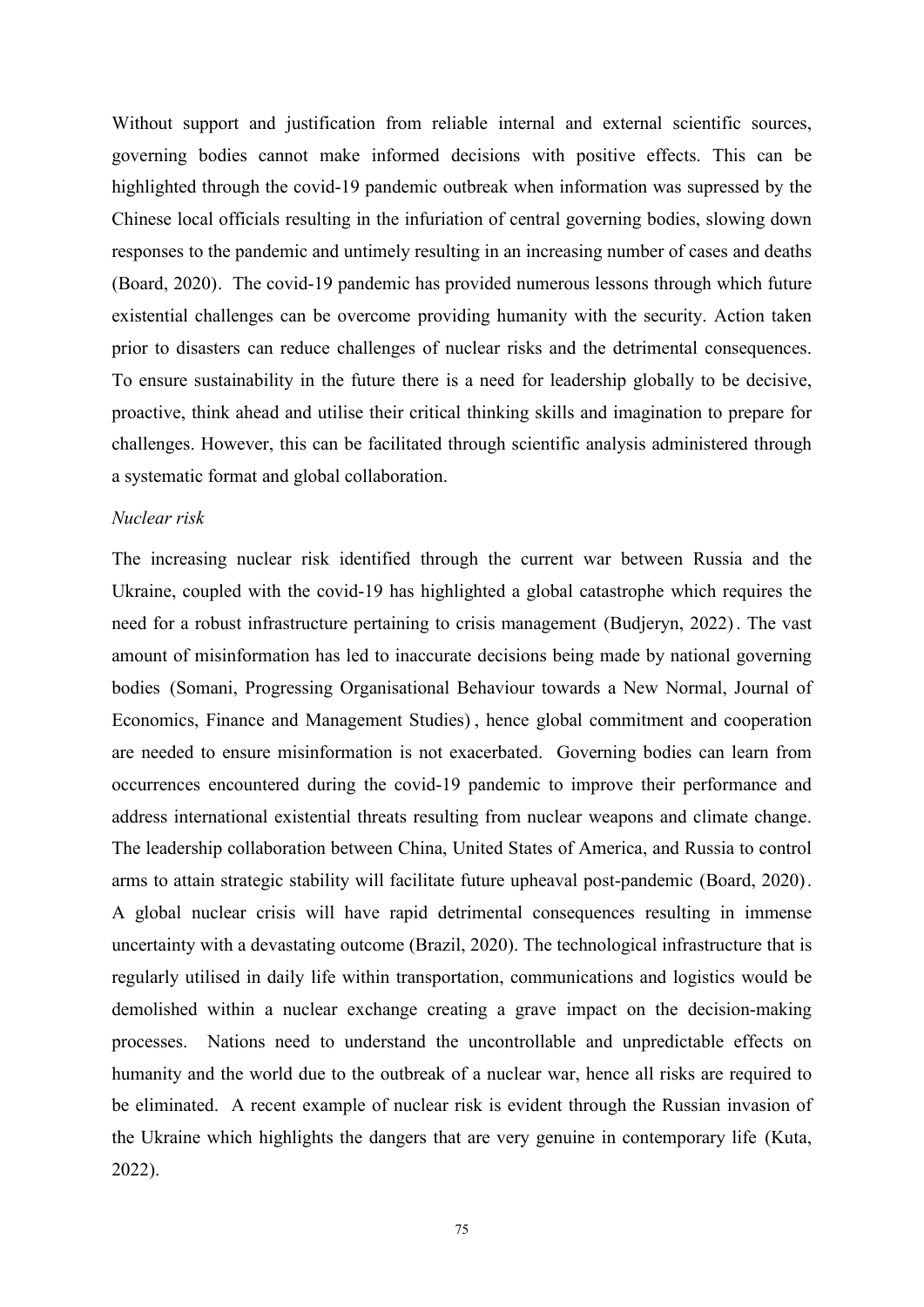# **Conclusion**

This study has deduced that the Doomsday Clock is a metaphor that has been devised to alert the world to the seriousness of nuclear risk, climate change and technologies. The covid-19 pandemic has exacerbated existing inequalities but has promoted the use of technology. The Bulletin comprises of individuals that are involved in scientific advancements with colossal information that can be utilised to provide global societies with legitimate facts and dangers of technologies, nuclear risks, and climate change. They comprise of the individuals that helped to make the threats initially and ultimately understand the risks and consequences of inappropriate or no action. Hence, the Doomsday Clock provides leaders with a visualisation of the global situation and the urgent need to address dangers and threats in a proper manner and implement suitable strategies than can be implemented through effective policies. The need for diversity and understanding the political processes within multiple countries and the impact of science on national and international societies is vital in the new normal.

The impact of the covid-19 pandemic on human societies has vastly contributed to increasing the Doomsday Clock to one-hundred seconds to midnight. The possibility of a global pandemic was present prior to the covid-19 pandemic, however governing bodies did not invest in preventing, preparing or surveillance. Numerous events occurring in contemporary life due to the pandemic was predicted during Crimson Contagion in December 2019 which was three months prior to action taken by governing bodies (FOIA, 2020). There is a need to create awareness and identify smaller issues that constitute to larger societal challenges and the reduction of risks to global humanity. It has been urged by WHO for countries to become committed and start to invest in global health preparedness towards future global upheavals that will contribute towards reducing the time reaching midnight on the Doomsday Clock. To reduce the risks of infection the need for lifestyle changes is necessary. This includes changing threats to climate change by altering energy systems and human sacrifices to reduce greenhouse gas emissions. In addition, policies to eradicate nuclear weapons to secure the world. The covid-19 pandemic can invite national and international governing bodies to observe and actupon current challenges leading towards improved international collaboration and cooperation in managing threats presented on a global scale. It has stressed the importance of human connection and the disparities present which require attention through global cooperative responses in the interest of the nation, opposed to political gains at a domestic level. Science has served as a pivotal role in the identification of humanitarian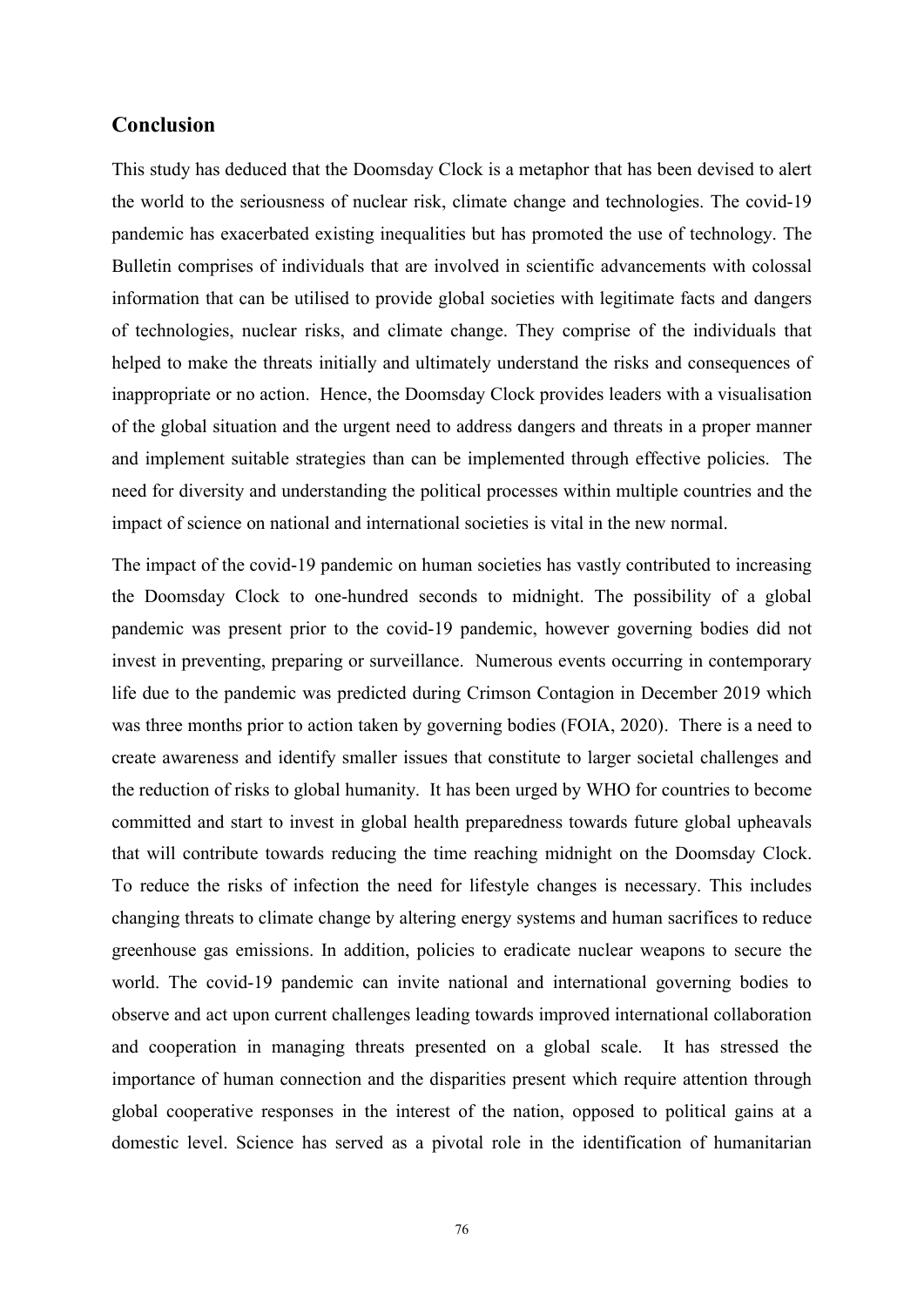threats and providing solutions. A science based decision-making process will continue to create a safe global abode for humanity.

#### *Recommendations*

There is a need to restore the global infrastructure associated with crisis management particularly as national leaders dismissed the approaches linked to law and science that highlighted the urgency to address the global situation to avoid catastrophic outcomes. The covid-19 pandemic has highlighted numerous disparities and governmental dysfunction that were then heightened by inadequate resources available to deal with the crisis through a robust action plan. This can include the utilisation of energy efficient vehicles and appliances in building to reduced greenhouse gas emission constituting towards climate change.

There is a need for international collaboration and cooperation to increase commitment to decrease the time currently present on the Doomsday clock. Previously, leaders in positions of power and influence have degraded solutions and effective methods of combating challenging threats including robust international agreements and verification of mandates to safeguard personal vested interests and national political gains. It is evident that the advice of preparing for the covid-19 pandemic offered by the World Health Organization (WHO) published in September 2019 was not followed, the covid-19 failures have been attributed to inequalities, inaction, and the geopolitical division. There is a need to devise frameworks and treaties for future challenges in the new normal world with the help of scientists involved in the Bulletin.Alone, technical communities fail to impact and secure the mandate necessary to overcome future challenges. In addition, leaders should seek to understand what is best for international societies opposed to only benefit individual nations. Misinformation can be ceased through obtaining accurate information from trusted and reliable sources. It is important to learn the lessons provided through the covid-19 pandemic to ensure future preparedness and amend existing processes to engage with communities and political constraints to re-shape the future and facilitate increased time away from midnight on the Doomsday Clock in contemporary life.

## **References**

[1] Board, B. S. (2020, 04 15). COVID-19 and the Doomsday Clock: Observations on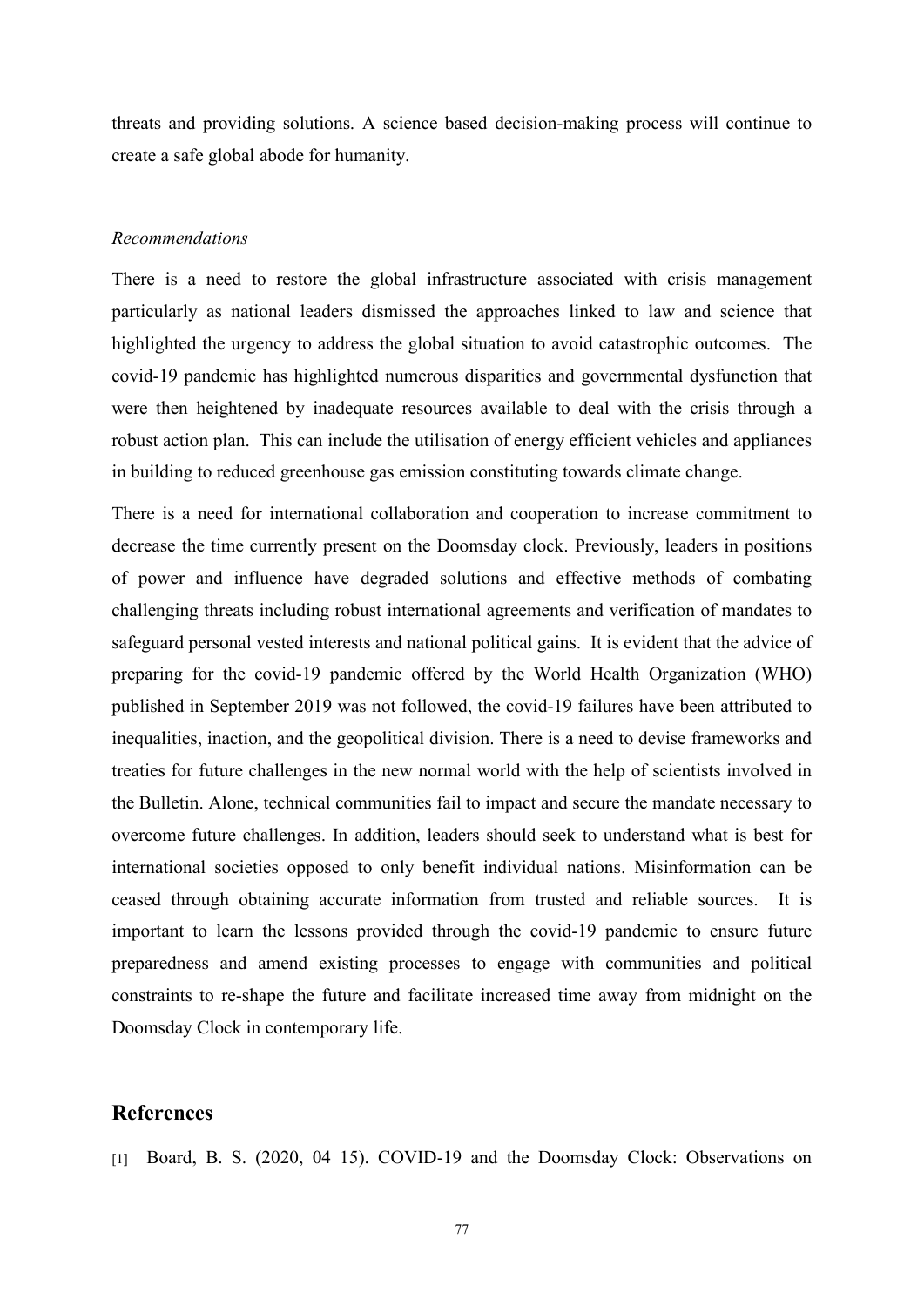managing global risk. Retrieved from Bulletin of the Atomic Scientists: https://thebulletin.org/2020/04/covid-19-and-the-doomsday-clock-observations-on managing-global-risk/

- [2] Bohen-Meissner, L. (2021, 02 09). Technological innovation may be a 'threat multiplier' for Doomsday Clock. Retrieved from Medill reports: https://news.medill.northwestern.edu/chicago/technological-innovation-may-be-a-threat multiplier-for-doomsday-clock/
- [3] Brazil, R. (2020, 09 02). Doomsday Clock ticks closer to disaster. Retrieved from physicsworld.com: https://physicsworld.com/a/doomsday-clock-ticks-closer-to-disaster/
- [4] Budjeryn, M. (2022, 04 17). If Ukraine chooses neutrality, what could that look like? Retrieved from Thebulletin.org: https://thebulletin.org/2022/04/if-ukraine-chooses neutrality-what-could-that-look-like/
- [5] Burr, W. (2020). The Atomic Bomb and the End of World War II. Washington: National Security Archive.
- [6] FOIA. (2020). CRIMSON CONTAGION 2019 FUNCTIONAL EXERCISE AFTER- ACTION REPORT. Washington D. C.: DEPARTMENT OF HEAL TH & HUMAN SERVICES.
- [7] Hawkins, E. (2018, 05 22). Warming stripes. Retrieved from Climate Lab Book: https://www.climate-lab-book.ac.uk/2018/warming-stripes/
- [8] Kuta, S. (2022, 03 23). With Russia invading Ukraine, what's the threat of nuclear war right now? Retrieved from colorado.edu: https://www.colorado.edu/today/2022/03/23/russia-invading-ukraine-whats-threat nuclear-war-right-now
- [9] McKenzie, J. (2022, 04 06). IPCC report calls forrapid, deep, and immediate emissions reductions. Retrieved from Thebulletin.org: https://thebulletin.org/2022/04/ipcc-report calls-for-rapid-deep-and-immediate-emissions-reductions/
- [10] Sarkar, U. (2022, 04 04). Israel has long exported arms to India. Now it's selling spyware too. Retrieved from Thebulletin.org: https://thebulletin.org/2022/04/israel-long-exported arms-to-india-now-its-selling-spyware-too/
- [11] Science, N. C. (2020). What is climate change? Leeds: Natural Environment Research Council.
- [12] Somani, P. (2021). Information Technology Challenges Faced during the Covid-19 Pandemic in Higher Education. International Journal of Latest Research in Engineering and Technology, 106.